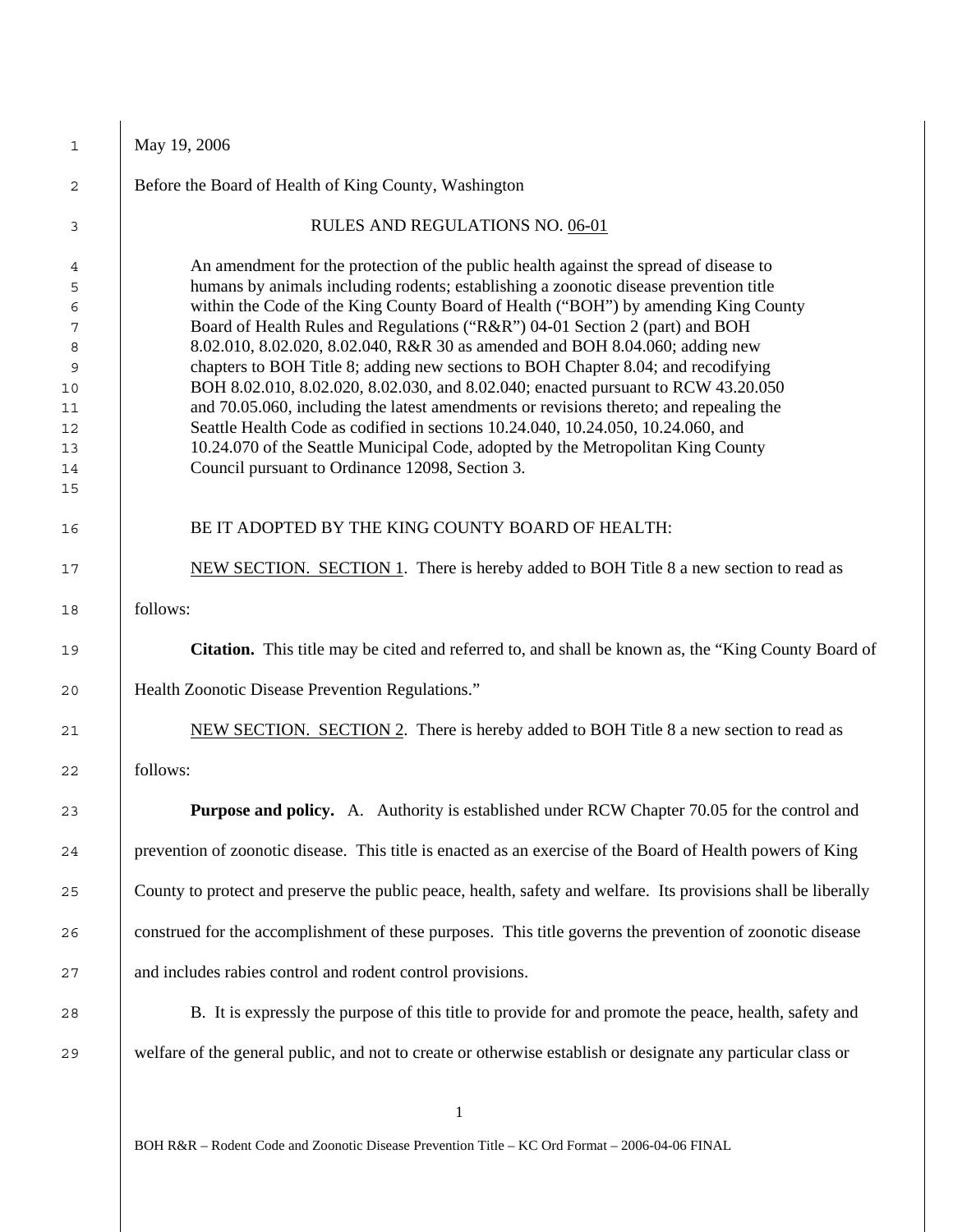group of persons who will or should be especially protected or benefited by the terms of this title.

C. Nothing contained in this title is intended to be or shall be construed to create or form the basis for any liability on the part of King County, or its officers, employees or agents, for any injury or damage resulting from the failure of any person subject to this title to comply with this title, or by reason or in consequence of any act or omission in connection with the implementation or enforcement of this title on the part of King County by its officers, employees or agents.

NEW SECTION. SECTION 3. There is hereby added a new section to BOH Title 8 to read as follows:

**Enforcement and rulemaking authority.** Except as specifically otherwise provided in this title, 10 the director shall have the authority to enforce the provisions of this title in accordance with chapter 1.08 of this code. The director is also authorized to adopt rules consistent with the provisions of this title for the purpose of enforcing and carrying out its provisions.

13 NEW SECTION. SECTION 4. There is hereby added a new section to BOH Title 8 to read as follows:

**Imminent and substantial dangers.** Notwithstanding any other provisions of this title, the director may take immediate action to prevent an imminent and substantial danger to the public health by any zoonotic disease.

18 NEW SECTION. SECTION 5. There is hereby added a new section to BOH Title 8 to read as follows:

**Definitions.** The definitions in this section apply throughout this title unless the context clearly requires otherwise.

22 A. Director. "Director" means the director of the Seattle-King County Department of Public Health or the director's duly authorized representative.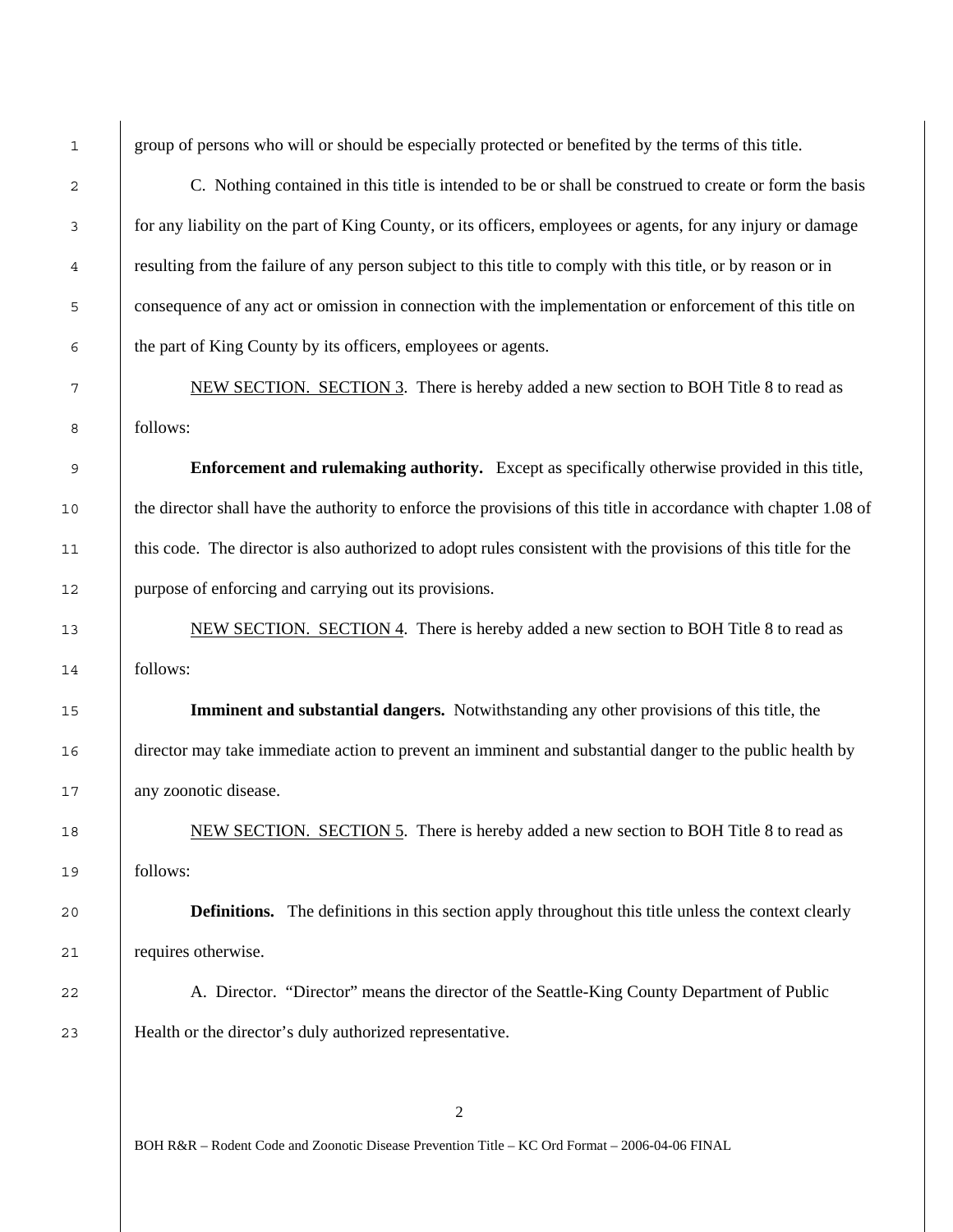1 B. Vector. "Vector" means an organism capable of transmitting a pathogen, and includes insects 2 and rodents.

3 C. Zoonotic disease or zoonosis. "Zoonotic disease" or "zoonosis" means a disease or infection 4 communicable from vertebrate animals to humans, including any such disease transmitted by intermediate 5 insect vectors such as mosquitoes, fleas, or ticks.

6 SECTION 6. Sections 1, 2, 3, 4, and 5 of this rule are directed to be codified as a new chapter of 7 general provisions in BOH Title 8.

8 SECTION 7. R&R 04-01, Section 2, and BOH 8.02.010 are each hereby amended to read as 9 follows:

10 **Purpose and scope of chapter.** A. Authority is established under RCW Chapter 70.05 for the 11 control and prevention of the spread of dangerous, contagious, or infectious disease. This ((title)) chapter is 12 enacted as an exercise of the Board of Health powers of King County to protect and preserve the public 13 peace, health, safety, and welfare. Its provisions shall be liberally construed for the accomplishment of 14 these purposes. This ((title)) chapter governs the protection of human health and safety against the spread 15 of rabies from infected animals.

16 B. ((It is expressly the purpose of this title to provide for and promote the health, safety and 17 **welfare of the general public, and not to create or otherwise establish or designate any particular class or** 18 group of persons who will or should be especially protected or benefited by the terms of this title.

19  $\left\{\n\begin{array}{c}\n\text{C.}\n\end{array}\n\right\}$  It is the specific intent of this ((title)) chapter to place the obligation of complying with its 20 requirements upon owners and other persons entitled to possession of dogs, cats, ferrets and other animals, 21 and/or other persons designated by this ((title)) chapter within its scope, and no provision of nor term used 22 in this ((title)) chapter is intended to impose any duty whatsoever upon King County or any of its officers or 23 employees, for whom the implementation or enforcement of this ((title)) chapter shall be discretionary and

3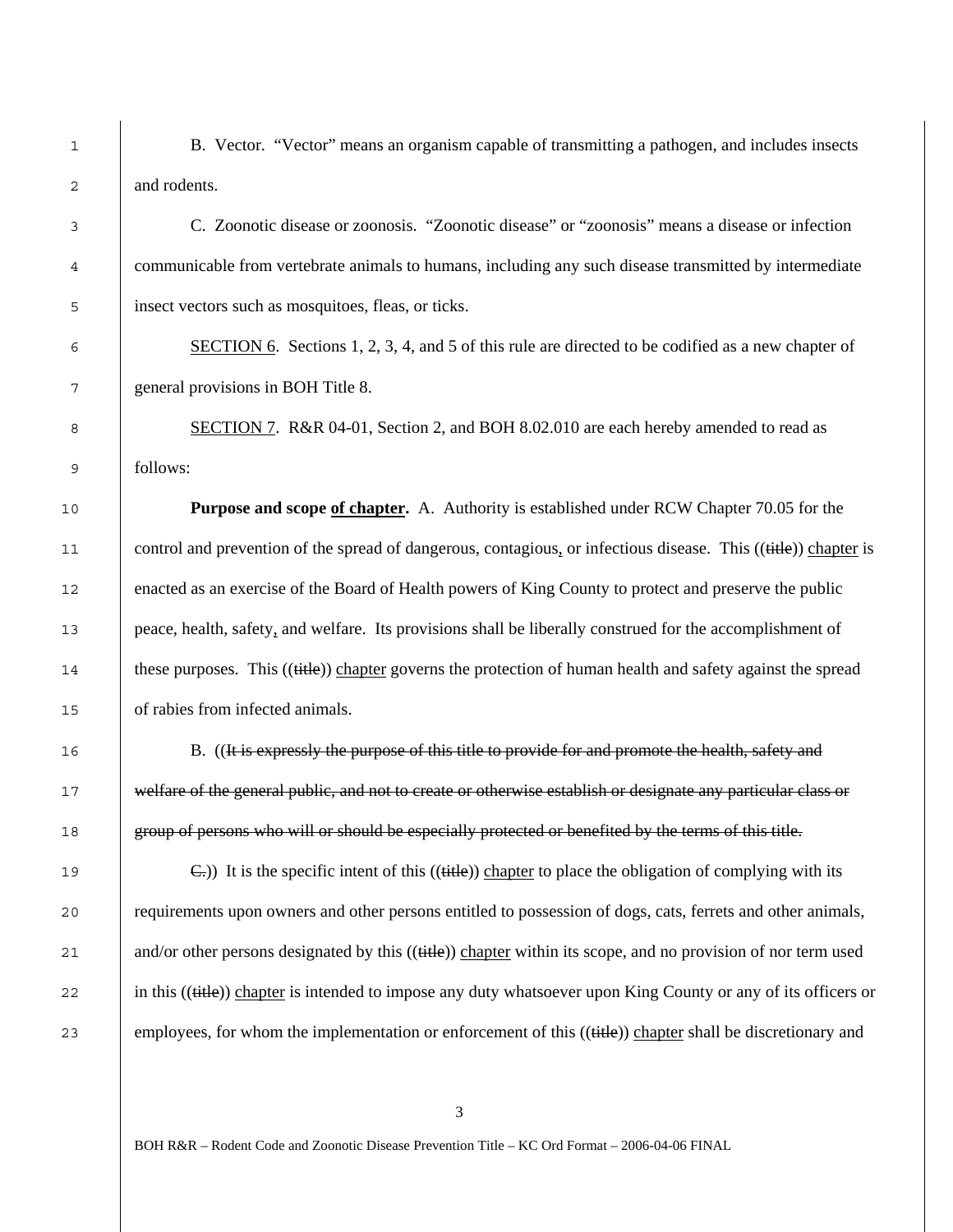1 not mandatory.

| 2  | ((D. Nothing contained in this title is intended to be nor shall be construed to create or form the              |
|----|------------------------------------------------------------------------------------------------------------------|
| 3  | basis for any liability on the part of King County, or its officers, employees or agents, for any injury or      |
| 4  | damage resulting from the failure of any person subject to this title to comply with this title, or by reason or |
| 5  | in consequence of any act or omission in connection with the implementation or enforcement of this title on      |
| 6  | the part of King County by its officers, employees or agents.))                                                  |
| 7  | SECTION 8. R&R 04-01, Section 2, and BOH 8.02.020 are each hereby amended to read as                             |
| 8  | follows:                                                                                                         |
| 9  | <b>Definitions.</b> ((In construing the provisions of this title, except where otherwise plainly declared or     |
| 10 | elearly apparent from the context, words shall be given their common and ordinary meaning. In addition,          |
| 11 | the following definitions shall apply:)) The definitions in this section apply throughout this chapter unless    |
| 12 | the context clearly requires otherwise.                                                                          |
| 13 | A. "Animal control authority" means the county or municipal animal control agency, acting alone                  |
| 14 | or in concert with other municipalities, having authority for the enforcement of the animal control laws,        |
| 15 | ordinances or regulations of the state, county, or municipality, and the shelter and welfare of animals.         |
| 16 | B. "Caretaker" means any person authorized by the owner to provide daily management of an                        |
| 17 | animal, including but not limited to maintaining the animal in a controlled or confined manner in                |
| 18 | accordance with applicable statutes and regulations, and providing the animal with food, water, shelter,         |
| 19 | sanitary services, and health care as required.                                                                  |
| 20 | C. "Cat" means an animal of the genus species Felis domesticus.                                                  |
| 21 | D. (("Director" means the director of the Seattle-King County Department of Public Health or the                 |
| 22 | director's authorized representative.                                                                            |
| 23 | E.)) "Dog" means an animal of the genus species Canis familiaris and excludes wolf-dog hybrid                    |
|    |                                                                                                                  |
|    |                                                                                                                  |

BOH R&R – Rodent Code and Zoonotic Disease Prevention Title – KC Ord Format – 2006-04-06 FINAL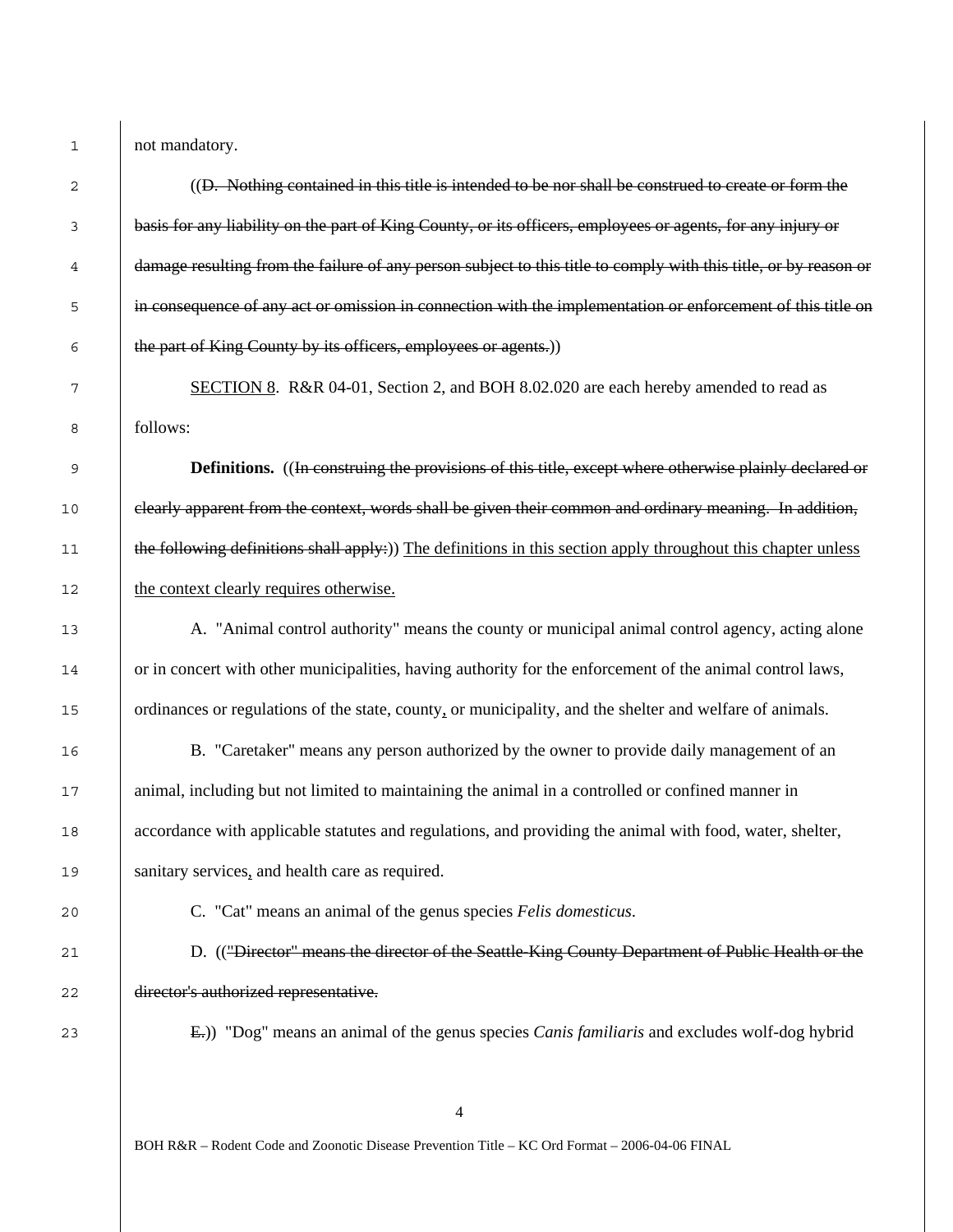animals.

| 2      | $((Fz))$ E. "Euthanize" means to humanely destroy an animal by a method that involves                              |
|--------|--------------------------------------------------------------------------------------------------------------------|
| 3      | instantaneous unconsciousness and immediate death or by a method that causes painless loss of                      |
| 4      | consciousness and death during the loss of consciousness.                                                          |
| 5      | $((Gz))$ F. "Ferret" means an animal of the genus species <i>Mustela furo</i> .                                    |
| 6      | $(\overline{H_{\tau}})$ G. "Livestock" means farm animals, excluding birds, raised for food or fiber production or |
| 7      | kept for recreational purposes, including but not limited to horses, donkeys, mules, cattle, sheep, llamas,        |
| 8      | alpacas, goats, and pigs.                                                                                          |
| 9      | $((\text{L}))$ H. "Mammal" means any of a class of warm-blooded vertebrate animals that nourish their              |
| $10$   | young with milk secreted by mammary glands, have skin generally covered with hair, and includes bats.              |
| $11\,$ | $((\text{J})$ . "Owner" means any person having legal ownership of an animal.                                      |
| $12$   | SECTION 9. BOH 8.02.030 is directed to be recodified in BOH chapter 8.04.                                          |
| 13     | SECTION 10. R&R 04-01, Section 2, and BOH 8.02.040 are each hereby amended to read as                              |
| 14     | follows:                                                                                                           |
| 15     | <b>Exemption from ((title)) chapter.</b> The provisions of this ((title)) chapter shall not apply to dogs          |
| 16     | and cats in the custody of a research facility registered or licensed by the United States Department of           |
| 17     | Agriculture and regulated by 7 United States Code 2131, et seq.                                                    |
| 18     | SECTION 11. BOH 8.02.010, 8.02.020, and 8.02.040, as amended by this rule, are directed to be                      |
| 19     | recodified in BOH chapter 8.04, and the chapter to be entitled, "Rabies."                                          |
| 20     | SECTION 12. NEW SECTION. There is hereby added to BOH chapter 8.04 a new section to read                           |
| 21     | as follows:                                                                                                        |
| 22     | <b>Citation.</b> This chapter may be cited and referred to, and shall be known as, the "King County"               |
| 23     | Board of Health Rabies Regulations."                                                                               |
|        |                                                                                                                    |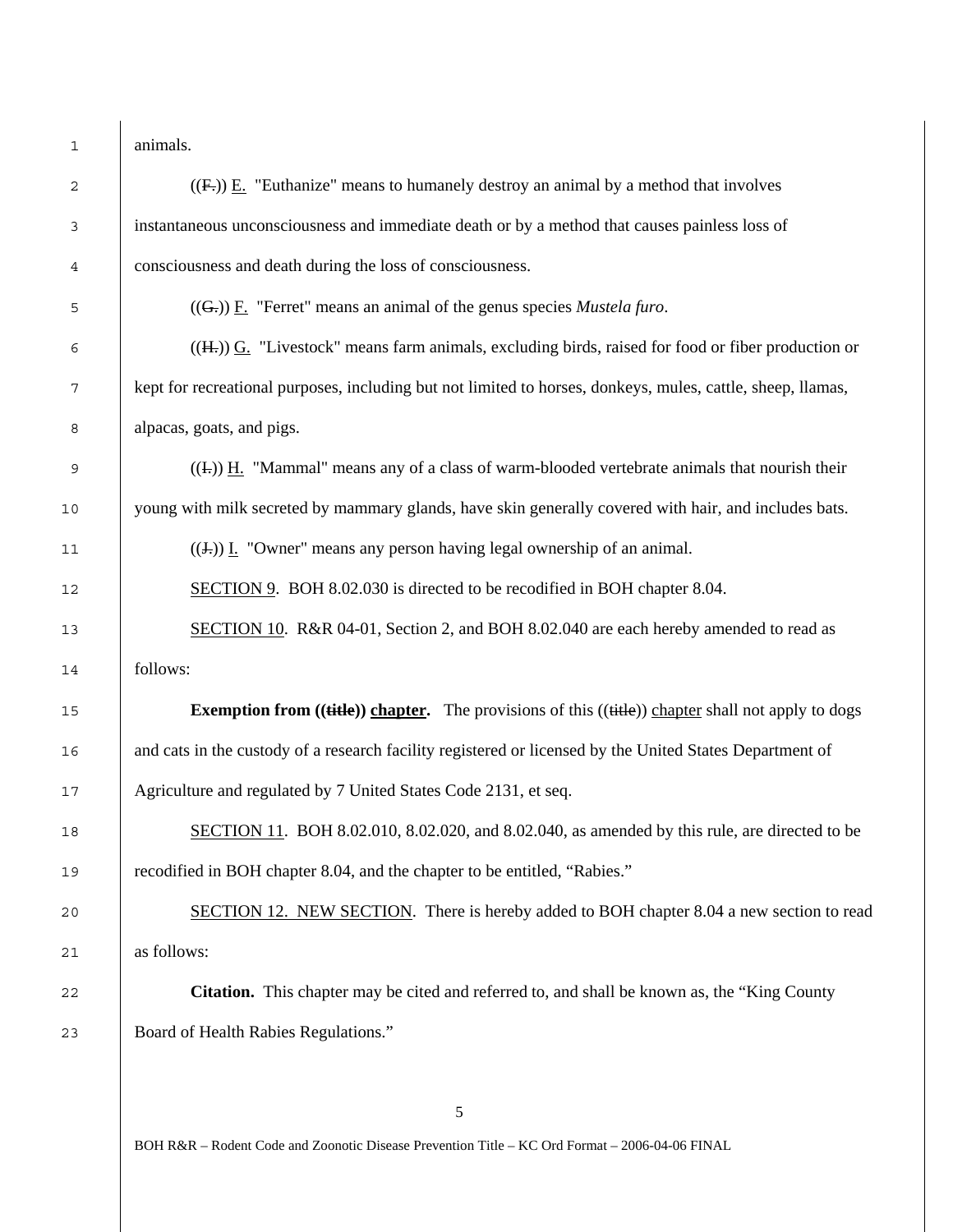1 SECTION 13. R&R 30, Section 6, as amended, and BOH 8.04.060 are each hereby amended to 2 read as follows:

**Enforcement.** Subject to the provisions of section 8.04.070 of this ((title)) chapter, the director 4 shall have the authority to enforce the provisions of this  $((\text{title}))$  chapter in accordance with  $((\text{Chapter}))$ 5 chapter 1.08 of this code. The director is also authorized to adopt rules consistent with the provisions of  $6$  this ((title)) chapter, and to notify and request the assistance of the appropriate animal control authority for 7 the purpose of enforcing and carrying out its provisions.

8 NEW SECTION. SECTION 14. There is hereby added to BOH Title 8 a new section to read as 9 follows:

10 **Citation.** This chapter may be cited and referred to, and shall be known as, the "King County 11 Board of Health Rodent Control Regulations."

12 NEW SECTION. SECTION 15. There is hereby added to BOH Title 8 a new section to read as 13 follows:

14 **Purpose and scope of chapter.** A. This chapter is enacted as an exercise of the Board of Health 15 powers of King County to protect and preserve the public peace, health, safety, and welfare. Its provisions 16 shall be liberally construed for the accomplishment of these purposes. This chapter governs the protection 17 of human health and safety against the spread of dangerous, contagious, or infectious diseases by rats, mice, 18 and other rodents.

19 B. It is the specific intent of this chapter to place the obligation of complying with its requirements 20 upon owners and occupants of land, buildings, or other structures, and other persons designated by this 21 chapter within its scope, and no provision of nor term used in this chapter is intended to impose any duty 22 whatsoever upon King County or any of its officers or employees, for whom the implementation or 23 enforcement of this chapter shall be discretionary and not mandatory.

6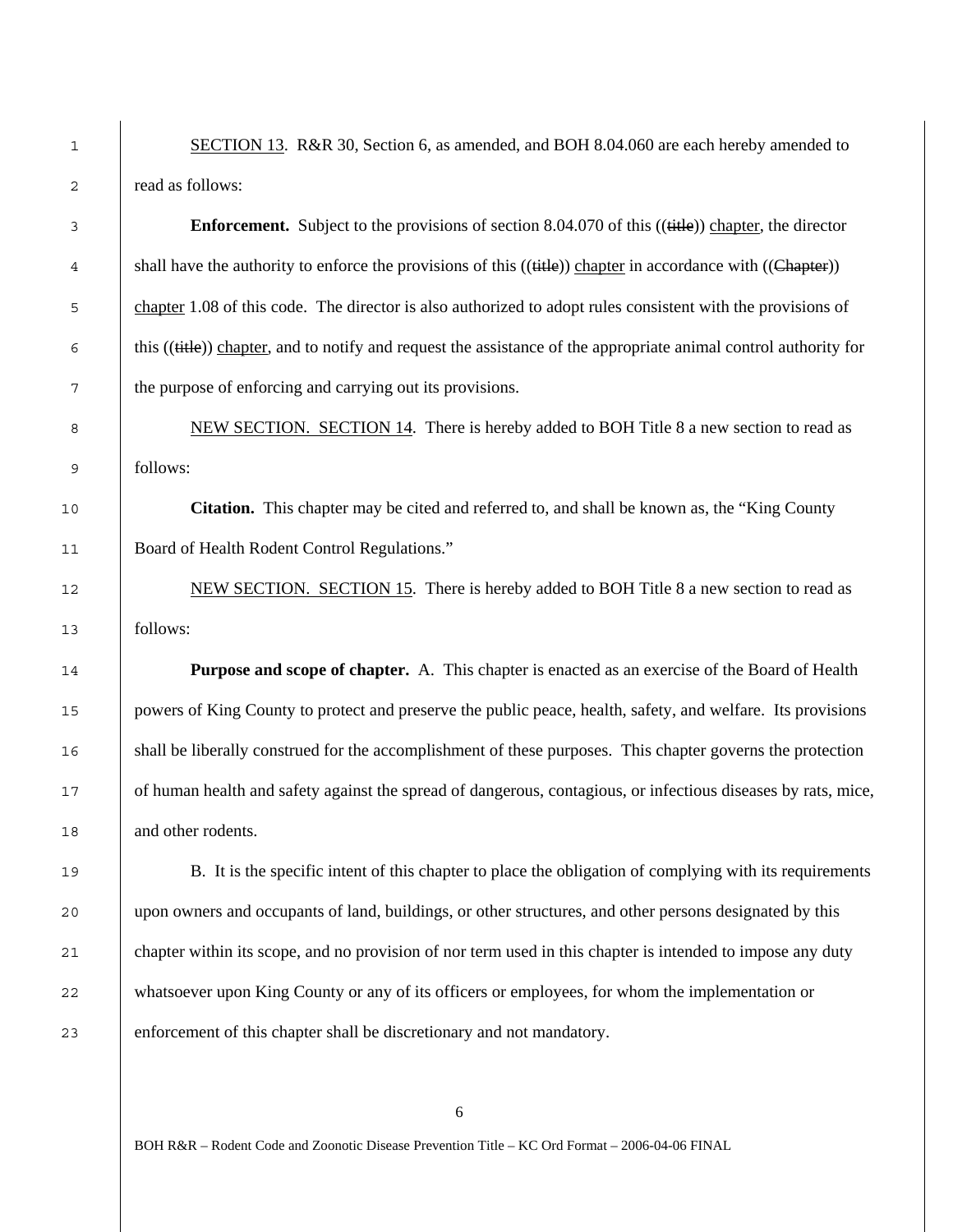1 NEW SECTION. SECTION 16. There is hereby added to BOH Title 8 a new section to read as follows:

**Definitions.** As used in this chapter, the following definitions shall apply:

A. Approved. "Approved" as applied to articles, materials, or methods means such articles, materials, or methods as are approved by the director for use in rodent proofing or eradication.

B. Eradication. "Eradication" means the elimination or extermination of rodents within or upon land, a building or other premises by any or all methods as approved by the director, including but not 8 limited to poisoning, trapping, or obtaining the professional services of a licensed pest control operator so that the land, building, or premises are free of rodents. Eradication includes the removal of evidence of rodent infestation, including but not limited to rodent droppings and burrows, to facilitate monitoring and verification that eradication has been completed.

C. Harborage or rodent harborage. "Harborage" or "rodent harborage" means any condition that provides shelter and protection for rodents. Harborage includes but is not limited to lumber, limbs, motor vehicle bodies or parts, construction or demolition debris, overgrown vegetation, appliances, junk, waste wood, scrap metal, or unlawfully deposited or stored garbage, litter, decaying animal or vegetable matter, or any other articles that are deposited or maintained in an unlawful manner and that provide shelter and protection for rodents.

D. Infestation or rodent infestation. "Infestation" or "rodent infestation" means the presence of rodents on the premises as determined by the director to constitute a threat to the public health.

E. Material impervious to rodents. "Material impervious to rodents" means material used for preventing rodents from gaining access into premises, including but not limited to glass, wood, 22 noncorrosive steel or iron and noncorrosive metal screen, concrete, masonry, steel wool, or other material approved for exclusion of rodents from the premises.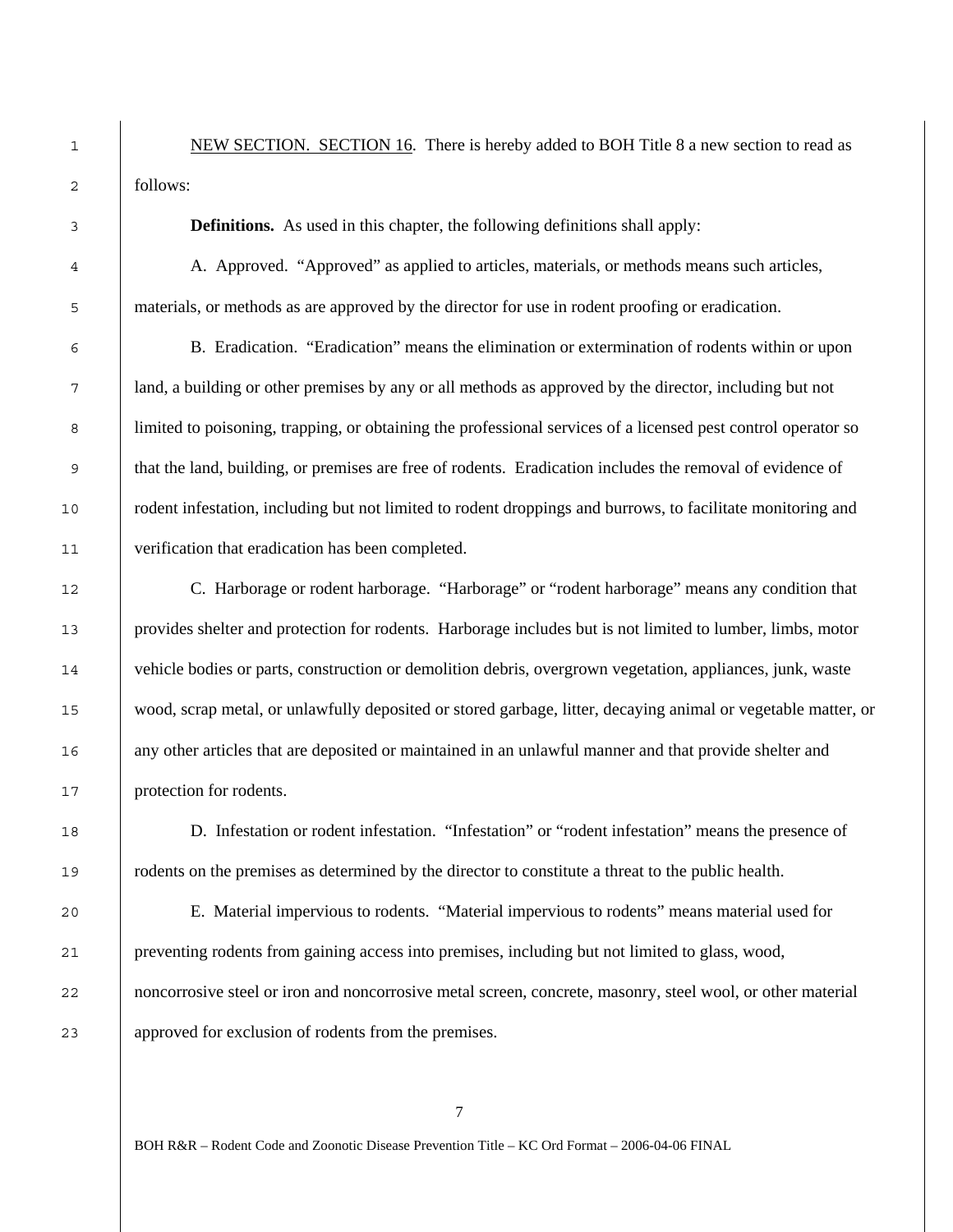| 1  | F. Opening. "Opening" means any opening in a building or structure, including but not limited to              |
|----|---------------------------------------------------------------------------------------------------------------|
| 2  | the foundation, basement, crawlspace, ground floor or any other floor, exterior and interior walls, decks,    |
| 3  | porches, attics, roofs, chimneys, eaves, grills, windows, vents, vent pipes, ventilators, sidewalk grates and |
| 4  | other sidewalk openings, elevators, and space around any pipe, wire, or other installations connected with    |
| 5  | buildings through which rodents can enter.                                                                    |
| 6  | G. Premises. "Premises" means real property and any appurtenances upon, within, or connected                  |
| 7  | with it, including land, buildings, and structures.                                                           |
| 8  | H. Rodent-proof or rodent-proofing. "Rodent-proof" or "rodent-proofing" means construction,                   |
| 9  | maintenance, or repair of a building or premises which will prevent rodents from gaining entrance thereto,    |
| 10 | or from gaining access to food, water, or harborage.                                                          |
| 11 | NEW SECTION. SECTION 17. There is hereby added to BOH Title 8 a new section to read as                        |
| 12 | follows:                                                                                                      |
| 13 | Duty to implement rodent-proofing and eradication; authority of director. A. The owner or                     |
| 14 | occupant of premises shall:                                                                                   |
| 15 | 1. Implement rodent-proofing and eradication measures to prevent rats, mice, or other rodents                 |
| 16 | from gaining access to or coming into contact with food, food products, animal food, or bird food;            |
| 17 | 2. Prevent the accumulation of materials capable of providing food or harborage for rodents,                  |
| 18 | including but not limited to garbage, litter, excrement, filth, lumber, limbs, firewood, motor vehicle bodies |
| 19 | or parts, construction or demolition debris, appliances, junk, waste wood, scrap metal, overgrown             |
| 20 | vegetation, decaying animal or vegetable matter, and any other articles that provide shelter and protection   |
| 21 | for rodents; and                                                                                              |
| 22 | 3. Maintain all premises free from rats, mice, and other rodents.                                             |
|    |                                                                                                               |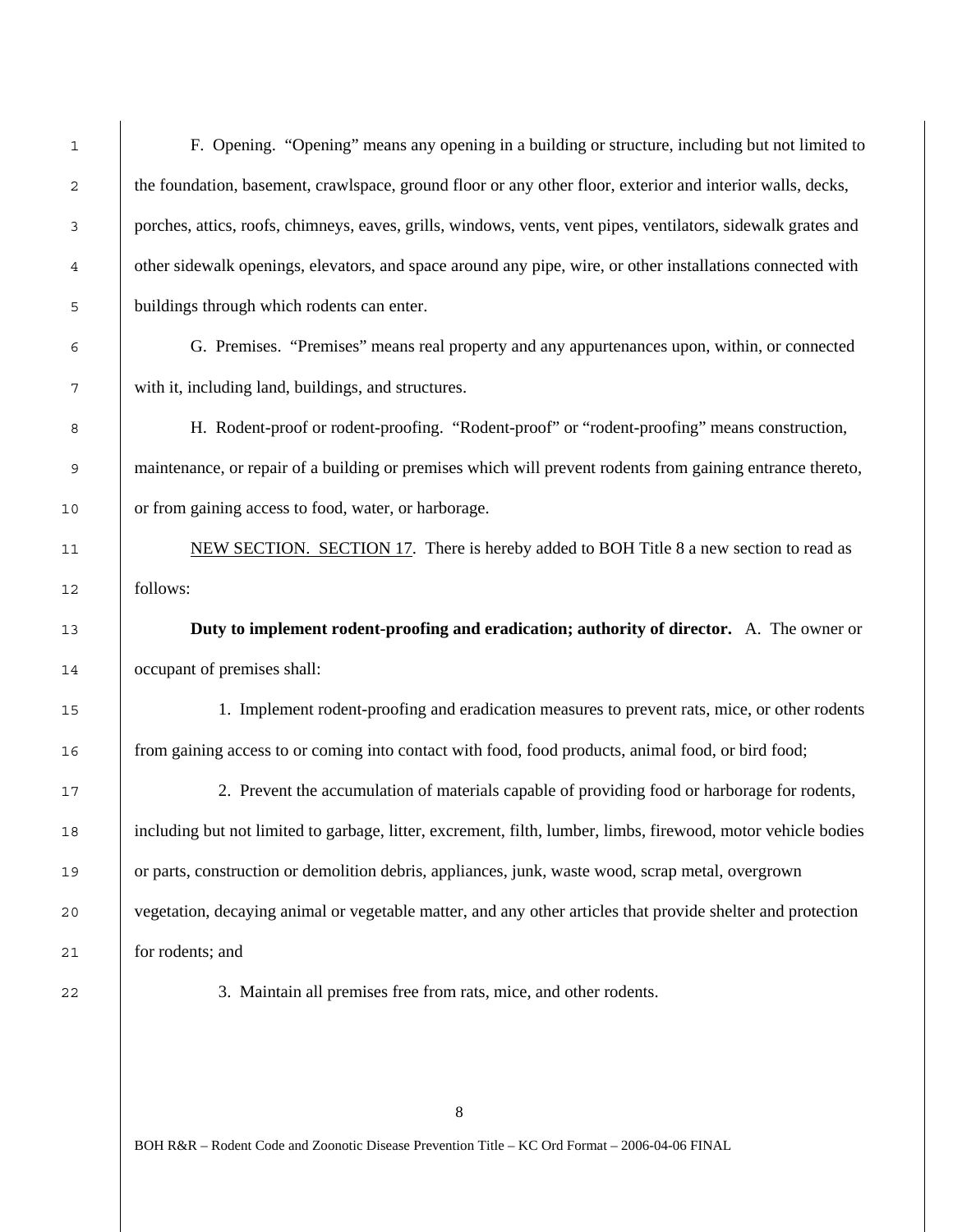B. The provisions of this chapter shall not apply to rodents lawfully confined either as pets or in the custody of educational, medical, or other research organizations for educational or research purposes.

C. When the director determines it is necessary to prevent or eliminate a rodent infestation, or that it is otherwise necessary for the protection of the public health against the spread of disease from rodents, the director is authorized to order the owner or occupant of premises to take preventive and remedial rodent control measures at the expense of the owner or occupant, including but not necessarily limited to:

1. Implementing rodent-proofing and/or eradication as set forth in this chapter; and

2. Completing an approved eradication program prior to building demolition.

9 NEW SECTION. SECTION 18. There is hereby added to BOH Title 8 a new section to read as follows:

**Inspection and enforcement.** A. Whenever necessary to make an inspection to enforce or 12 determine compliance with the provisions of this chapter, or whenever the director has cause to believe that a violation of any provision of this chapter has been or is being committed, the director may enter any land, 14 building, structure, or premises at reasonable times to inspect the same, provided such entry is consistent with the constitutions and laws of the United States and the State of Washington.

B. The director is authorized to enforce this chapter in accordance with chapter 1.08 of this code. This chapter shall not in any manner limit or restrict the authority of the director to enforce Seattle 18 Municipal Code Chapters 10.01, 10.24, and 10.34, as may hereafter be amended.

C. The director is also authorized to adopt rules consistent with this chapter for the purpose of carrying out and enforcing its provisions.

21 NEW SECTION. SECTION 19. There is hereby added to BOH Title 8 a new section to read as follows:

**Violation.** It is unlawful for any owner or occupant of real property to fail to comply with the